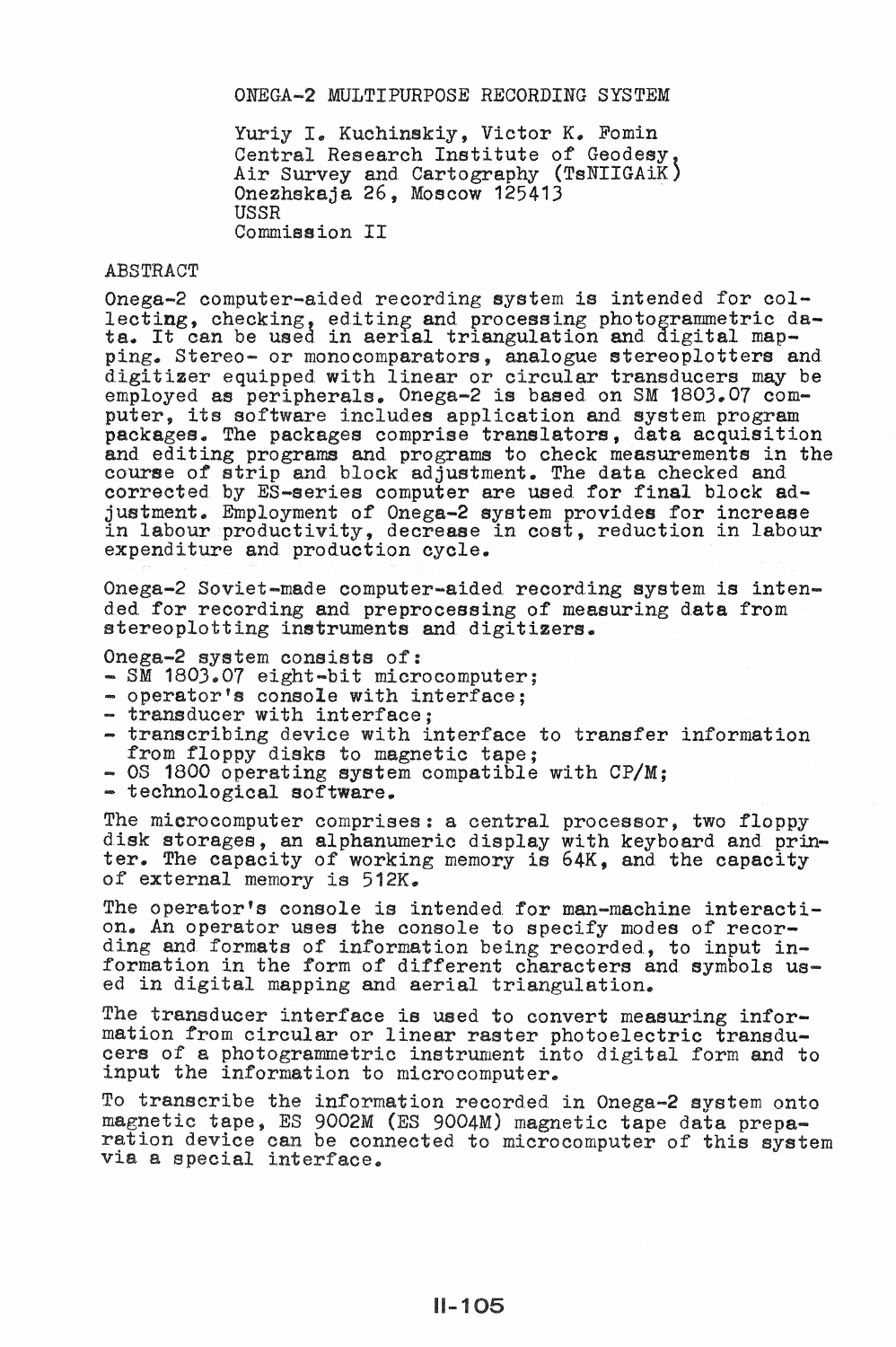The technological software is written in Fortran and Assembler languages. It is controlled by  $0S$  1800 operating system and in-<br>cludes the following programs:

- 
- 
- 
- to record measuring data onto magnetic tape;<br>- to edit the acquired information;<br>- to transcribe the corrected data arrays onto magnetic tape;<br>- to generate a digital model from the results of measurements<br>in aerial phot
- to analyse accuracy of measuring system of photogrammetric instruments connected to Onega-2 system.

Depending on the type of an operation performed, the recording of measuring data can be carried out in statistic or dynamic mode using the following formats: NXYPQ, NXYZ, NXY, XYZ, XY, where N is number *ot* a point.

Recording in dynamic mode can be made by increments of coordinates  $\Delta \tilde{X}$ ,  $\Delta Y$ ,  $\Delta Z$  or distance  $\Delta S$ .

The following programs were developed for analytical photogram-<br>metric bridging from data of measurements with stereocomparator:

- acquisition of measuring data with stereocomparator (SB) and their recording on floppy disks:
- editing (RIF) of information collected by SB program;<br>- generation and checking of a single model (DM);
- 
- construction of a free strip photogrammetric net and chec-<br>king of tie-points  $(CN)$ ;
- absolute orientation of a free photogrammetric net and checking of field and photogrammetric measurements of control pointe (GO);
- elimination of network deformation by polynomials using con-<br>trol points:
- transcription of information from floppy disks to magnetic tape at any stage of data acquisition (recording, single model, free or oriented net, etc).

Generation of a digital model from measurements by stereocomparator is made by means of a set of programs: SB, RIF, TM, DTM, GOD, etc.

Computation of space coordinates from corrected results of measurements is made in batch (TM) or dialog (DTM) mode. Absolute orientation in a specified system of terrain coordinates is carried out by means of GOD program (a combination of horizontal/vertical control points, vertical control points and horizontal control points is used).

A similar set of programs is prepared to generate digital models from measuring data obtained with an analog stereoplotter. A data file in this case is organized so that OS 1800 (CP/M) system programs, i.e. text editor program (ED) and command processor (TYPE, ERA, etc commands) can be used.

The data recording program (SBC) is used to record data of measurements output from a STs-1 type (Soviet-made) analog instrument. This program ensures preparation of a combined file which includes symbolic (service) and digital (metric) information.

An operator has opportunities to control data acquisition pro-